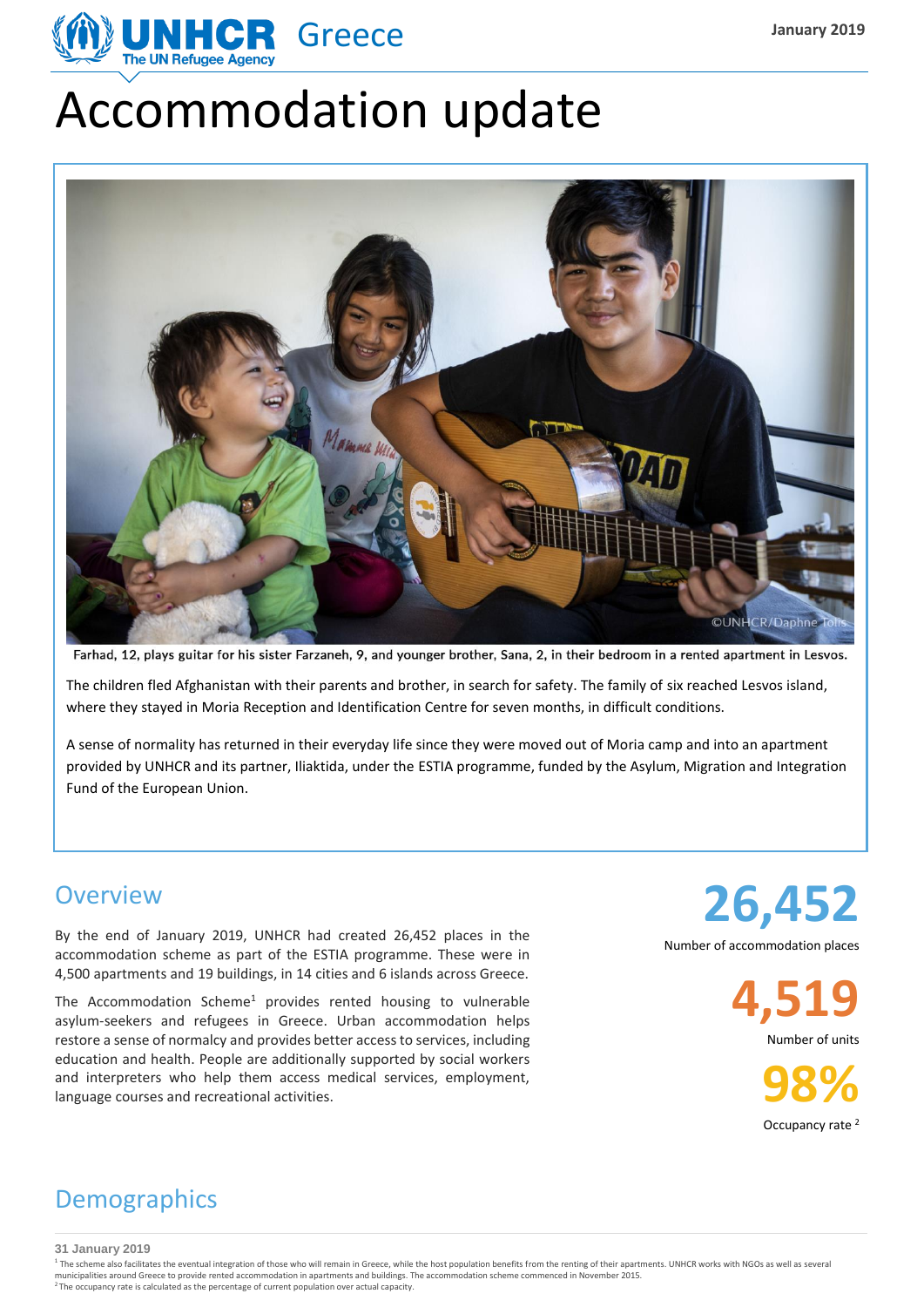In total, since November 2015, 56,529 individuals have benefitted from the accommodation scheme. 22,750 people were accommodated as of the end of January 2019, 5,728 of whom are recognized refugees. 48% of the residents are children. The clear majority of those accommodated are families, with the average family size of five people. More than one in five residents have at least one of the vulnerabilities that make them eligible for the accommodation scheme. The three most common vulnerabilities are:

**4%** Woman at risk **3%** Single parent



#### **Nationalities**

Serious medical condition

**8%**

The clear majority, 89% of individuals in the accommodation scheme are Syrians, Iraqis, Afghans, Iranians or Congolese (DRC). However, the individuals accommodated as of the end of January 2019 speak over 30 different languages as a mother tongue.

## Accommodation Type

Over four in five accommodation places are in apartments, and the rest in buildings.



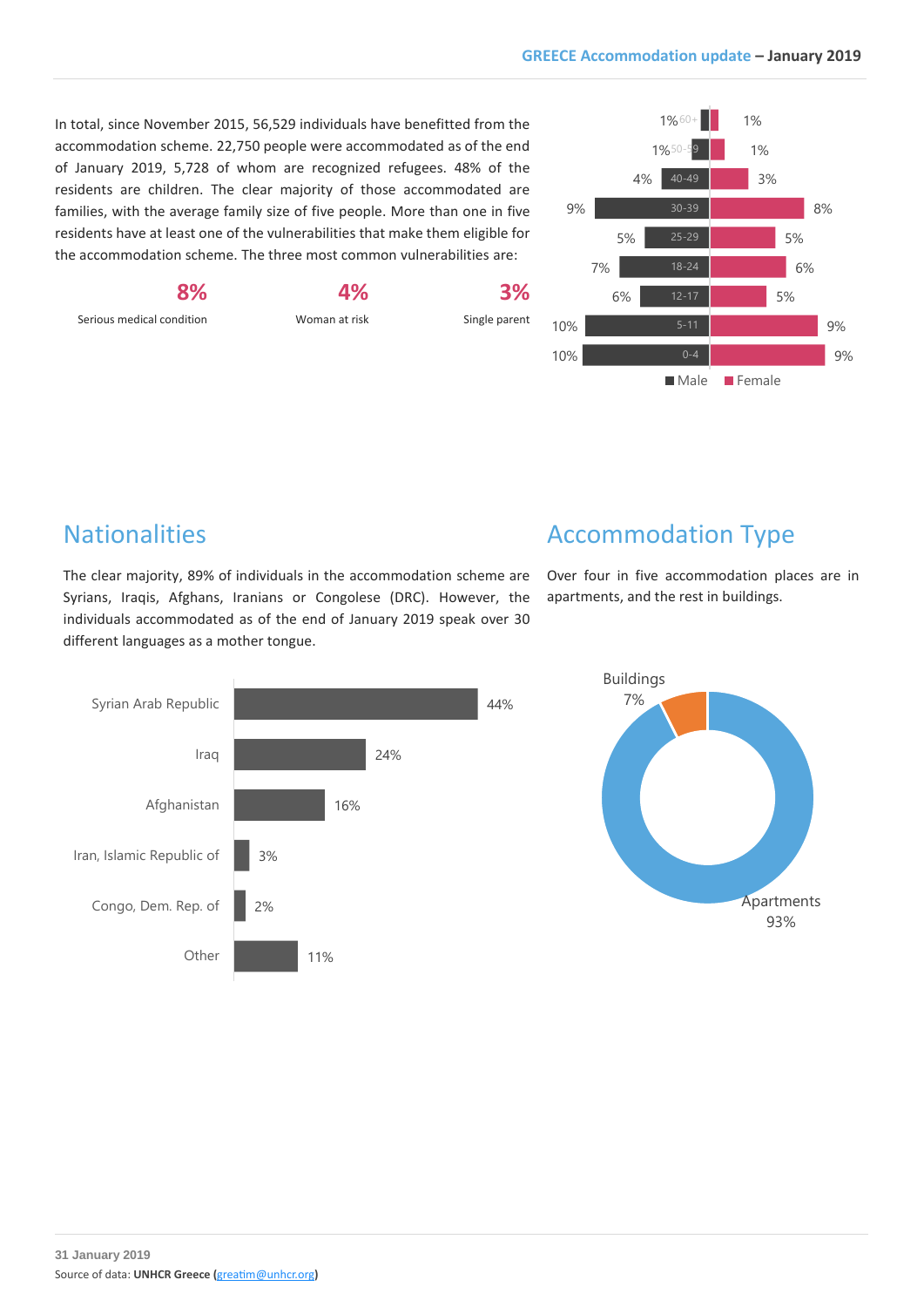#### Partners

At the end of January 2019, UNHCR is implementing the accommodation scheme through 23 partnerships with 13 national and international NGOs and 10 municipalities. In total, partners managed by UNHCR provided 100% of the accommodation places in Greece.

Partners GCR (Greek Council for Refugees) and METAdrasi provide social, legal and interpretation support. EPAPSY (Association for Regional Development and Mental Health) provides mental health services to refugees and asylum seekers with severe mental health conditions and disabilities.

UNHCR's accommodation partners are NGOs Praksis, Nostos, Catholic Relief Services (CRS), Iliaktida, Solidarity Now, Arsis, Intersos, Omnes, Perichoresis, Terre des Hommes (TdH) and the municipalities of Athens (ADDMA), Thessaloniki (MUNTHESS), Trikala (E-TRIKALA), Livadia (KEDHL), Larissa (DIKEL), Nea Philadelphia - Nea Chalkidona (KEDFX), Karditsa (ANKA), Tripoli (PARNONAS), Piraeus (KODEP) and a consortium of municipalities in Crete (HDA).